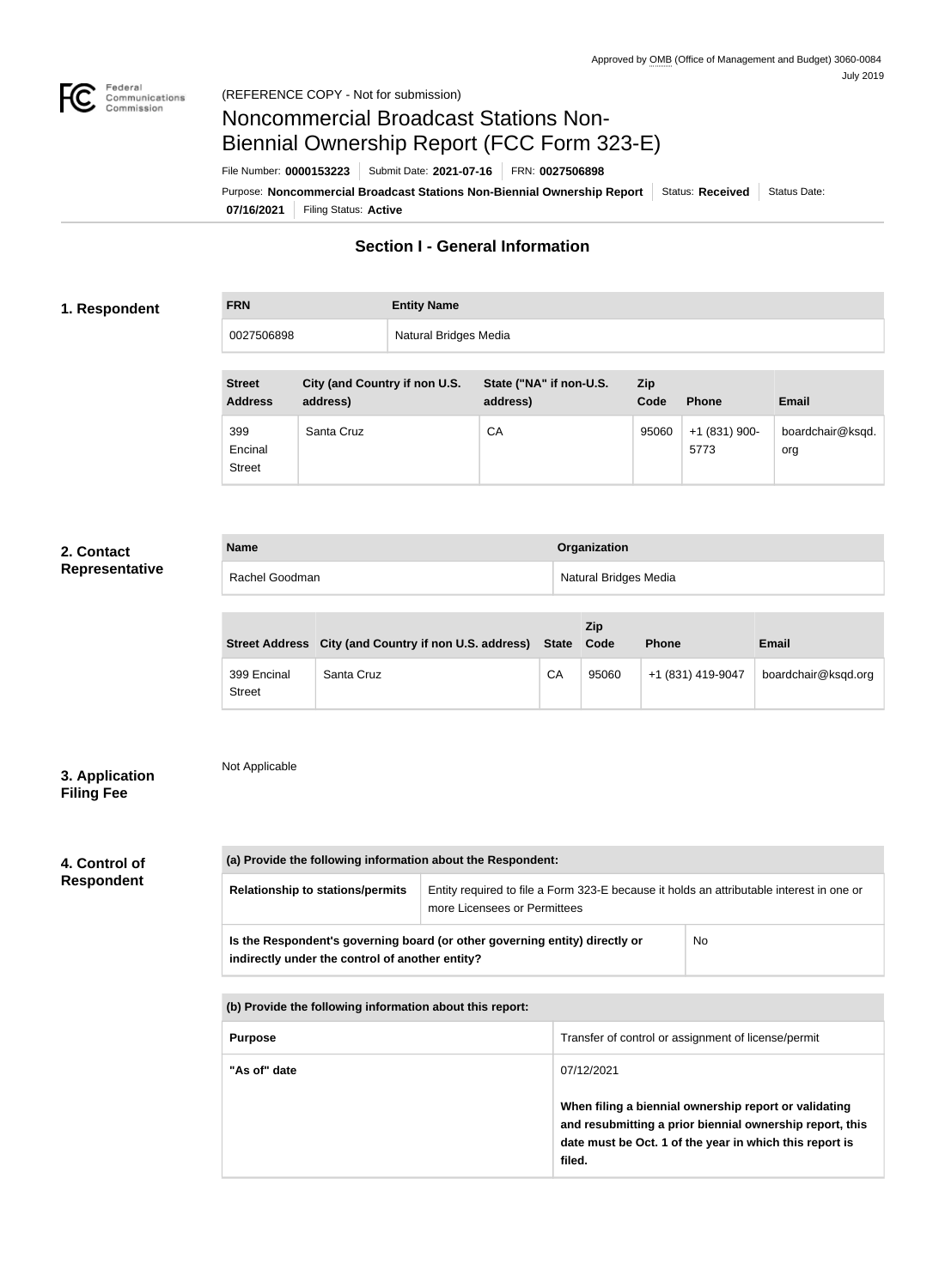**5. Licensee(s) /Permittees(s) and Station(s) /Permit(s)**

**Respondent is filing this report to cover the following Licensee(s)/Permittee(s) and station(s)/permit(s):**

|                       | Licensee/Permittee Name |                   |  | <b>FRN</b>   |                |  |
|-----------------------|-------------------------|-------------------|--|--------------|----------------|--|
| Natural Bridges Media |                         | 0027506898        |  |              |                |  |
|                       |                         |                   |  |              |                |  |
| Fac. ID No.           | <b>Call Sign</b>        | <b>City</b>       |  | <b>State</b> | <b>Service</b> |  |
| 12141                 | <b>KSQD</b>             | <b>SANTA CRUZ</b> |  | CA           | <b>FM</b>      |  |

### **Section II – Non-Biennial Ownership Information**

Licensee/Permittee Respondents should list all contracts and other instruments set forth in 47 C.F.R. Section 73.3613(a) through (c) for the facility or facilities listed on this report. If the agreement is a network affiliation agreement, check the appropriate box. Otherwise, select "Other." Non-Licensee/Permittee Respondents should select "Not Applicable" in response to this question. **1. 47 C.F.R. Section 73.3613 Documents**

Not Applicable.

#### **2. Ownership Interests**

**(a)** Ownership Interests. This Question requires Respondents to enter detailed information about ownership interests by generating a series of subforms. Answer each question on each subform. The first subform listing should be for the Respondent itself. If the Respondent is not a natural person, also list each of the officers, members of the governing board (or other governing entity), stockholders, and any other persons or entities with a direct attributable interest in the Respondent pursuant to the standards set forth in 47 C.F.R. Section 73.3555. (A "direct" interest is one that is not held through any intervening companies or entities.) List each interest holder with a direct attributable interest in the Respondent separately.

Leave the percentage of total assets (Equity Debt Plus) field blank for an interest holder unless that interest holder has an attributable interest in the Respondent solely on the basis of the Commission's Equity Debt Plus attribution standard, 47 C.F.R. Section 73.3555, Note 2(i).

In the case of vertical or indirect ownership structures, list only those interests in the Respondent that also represent an attributable interest in the Licensee(s) or Permittee(s) for which the report is being submitted.

Entities that are part of an organizational structure that includes holding companies or other forms of indirect ownership must file separate ownership reports. In such a structure do not report, or file a separate report for, any interest holder that does not have an attributable interest in the Licensee(s) or Permittee(s) for which the report is being submitted.

Please see the Instructions for further detail concerning interests that must be reported in response to this question.

The Respondent must provide an FCC Registration Number for each interest holder reported in response to this question. Please see the Instructions for detailed information and guidance concerning this requirement.

| <b>Ownership Information</b>                          |                                     |                      |  |  |
|-------------------------------------------------------|-------------------------------------|----------------------|--|--|
| <b>FRN</b>                                            | 0027506898                          |                      |  |  |
| <b>Entity Name</b>                                    | Natural Bridges Media               |                      |  |  |
| <b>Address</b>                                        | PO Box                              |                      |  |  |
|                                                       | <b>Street 1</b>                     | 399 Encinal Street   |  |  |
|                                                       | <b>Street 2</b>                     |                      |  |  |
|                                                       | <b>City</b>                         | Santa Cruz           |  |  |
|                                                       | State ("NA" if non-U.S.<br>address) | CA                   |  |  |
|                                                       | <b>Zip/Postal Code</b>              | 95060                |  |  |
|                                                       | Country (if non-U.S.<br>address)    | <b>United States</b> |  |  |
| <b>Listing Type</b>                                   | Respondent                          |                      |  |  |
| <b>Positional Interests</b><br>(check all that apply) | Respondent                          |                      |  |  |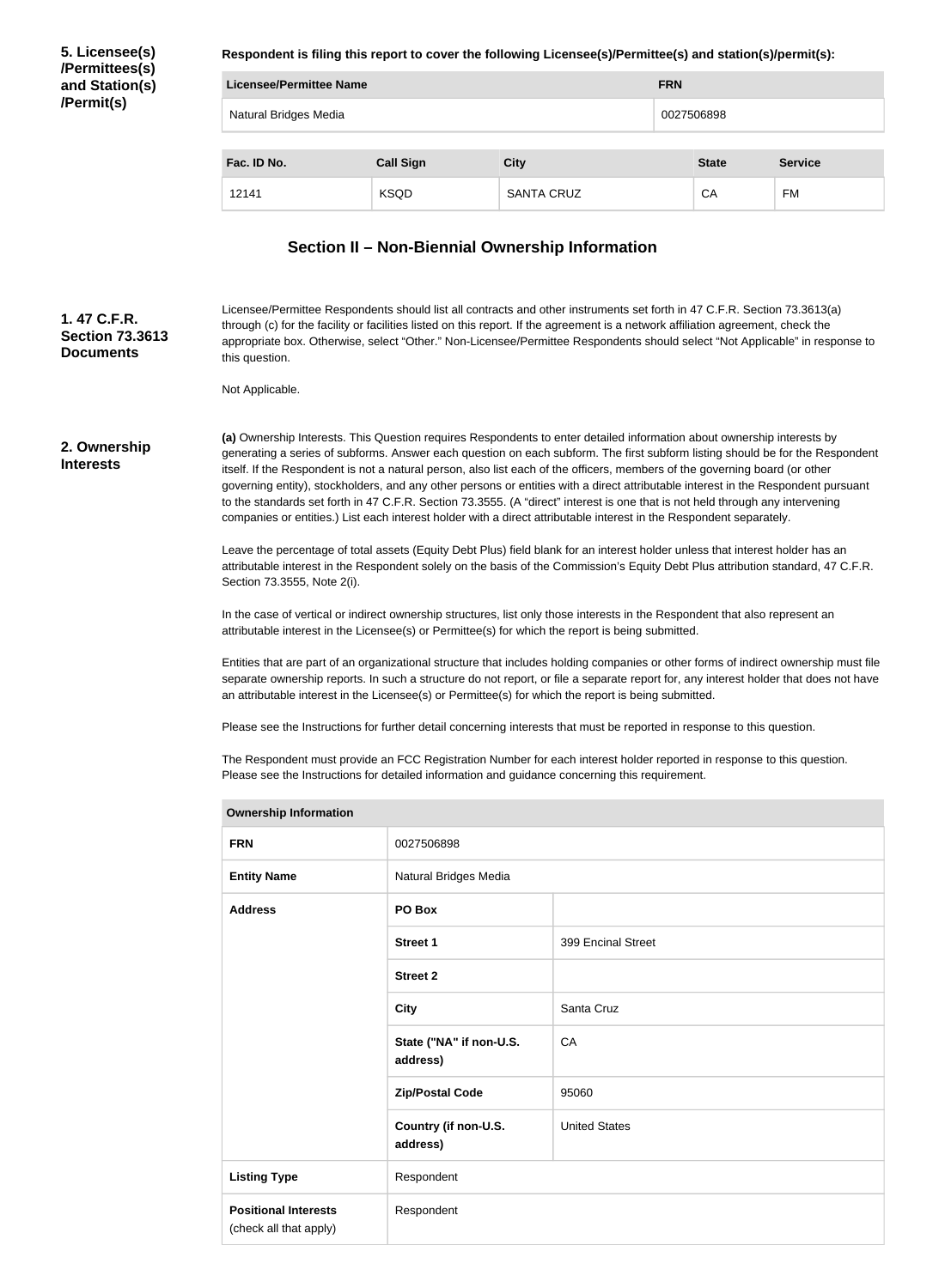| <b>Interest Percentages</b>                                                                 | Voting | $0.0\%$ |  |
|---------------------------------------------------------------------------------------------|--------|---------|--|
| (enter percentage values<br><b>Total assets (Equity Debt</b><br>from 0.0 to 100.0)<br>Plus) |        | $0.0\%$ |  |
| No<br>Does interest holder have an attributable interest in one or more broadcast stations  |        |         |  |

**that do not appear on this report?**

| <b>Ownership Information</b>                                    |                                                                                      |                      |           |  |
|-----------------------------------------------------------------|--------------------------------------------------------------------------------------|----------------------|-----------|--|
| <b>FRN</b>                                                      | 9990143619                                                                           |                      |           |  |
| <b>Name</b>                                                     | Ned Hearn                                                                            |                      |           |  |
| <b>Address</b>                                                  | PO Box                                                                               |                      |           |  |
|                                                                 | <b>Street 1</b>                                                                      | 2150 Sunny Acres     |           |  |
|                                                                 | <b>Street 2</b>                                                                      |                      |           |  |
|                                                                 | <b>City</b>                                                                          | Santa Cruz           |           |  |
|                                                                 | State ("NA" if non-U.S.<br>address)                                                  | CA                   |           |  |
|                                                                 | <b>Zip/Postal Code</b>                                                               | 95060-1235           |           |  |
|                                                                 | Country (if non-U.S.<br>address)                                                     | <b>United States</b> |           |  |
| <b>Listing Type</b>                                             | Other Interest Holder                                                                |                      |           |  |
| <b>Positional Interests</b><br>(check all that apply)           | Officer                                                                              |                      |           |  |
| <b>Principal Profession or</b><br>Attorney<br><b>Occupation</b> |                                                                                      |                      |           |  |
| <b>By Whom Appointed or</b><br><b>Elected</b>                   | <b>Board of Directors</b>                                                            |                      |           |  |
| <b>Interest Percentages</b>                                     | <b>Voting</b>                                                                        | 12.5%                |           |  |
| (enter percentage values<br>from 0.0 to 100.0)                  | <b>Total assets (Equity Debt</b><br>Plus)                                            | 0.0%                 |           |  |
| that do not appear on this report?                              | Does interest holder have an attributable interest in one or more broadcast stations |                      | <b>No</b> |  |

| <b>Ownership Information</b> |                                     |            |  |  |
|------------------------------|-------------------------------------|------------|--|--|
| <b>FRN</b>                   | 9990143620                          |            |  |  |
| <b>Name</b>                  | Mathilde Rand                       |            |  |  |
| <b>Address</b>               | PO Box                              | 3892       |  |  |
|                              | <b>Street 1</b>                     |            |  |  |
|                              | <b>Street 2</b>                     |            |  |  |
|                              | City                                | Santa Cruz |  |  |
|                              | State ("NA" if non-U.S.<br>address) | CA         |  |  |
|                              | <b>Zip/Postal Code</b>              | 95063-3892 |  |  |
|                              |                                     |            |  |  |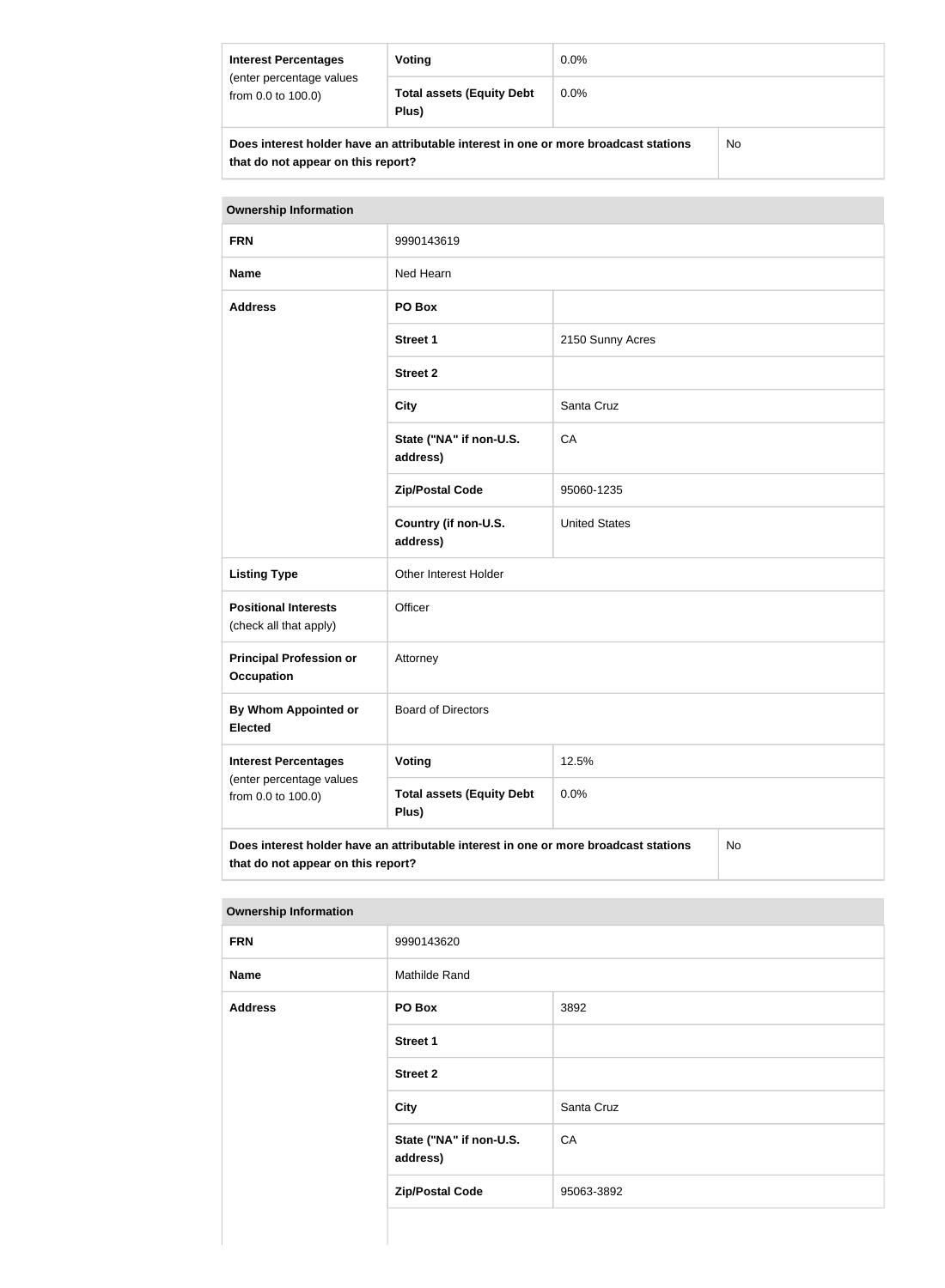|                                                                                                                                         | Country (if non-U.S.<br>address)          | <b>United States</b> |  |  |
|-----------------------------------------------------------------------------------------------------------------------------------------|-------------------------------------------|----------------------|--|--|
| <b>Listing Type</b>                                                                                                                     | Other Interest Holder                     |                      |  |  |
| <b>Positional Interests</b><br>(check all that apply)                                                                                   | Officer                                   |                      |  |  |
| <b>Principal Profession or</b><br><b>Occupation</b>                                                                                     | <b>Retired Principal</b>                  |                      |  |  |
| By Whom Appointed or<br><b>Elected</b>                                                                                                  | Appointed by Board of DIrectors           |                      |  |  |
| <b>Interest Percentages</b>                                                                                                             | Voting                                    | 12.5%                |  |  |
| (enter percentage values<br>from 0.0 to 100.0)                                                                                          | <b>Total assets (Equity Debt</b><br>Plus) | 0.0%                 |  |  |
| Does interest holder have an attributable interest in one or more broadcast stations<br><b>No</b><br>that do not appear on this report? |                                           |                      |  |  |

| <b>Ownership Information</b>                                                                                                     |                                           |                      |  |  |
|----------------------------------------------------------------------------------------------------------------------------------|-------------------------------------------|----------------------|--|--|
| <b>FRN</b>                                                                                                                       | 9990143621                                |                      |  |  |
| <b>Name</b>                                                                                                                      | Diane Cowen                               |                      |  |  |
| <b>Address</b>                                                                                                                   | PO Box                                    |                      |  |  |
|                                                                                                                                  | <b>Street 1</b>                           | 506 San Juan Ave     |  |  |
|                                                                                                                                  | <b>Street 2</b>                           |                      |  |  |
|                                                                                                                                  | <b>City</b>                               | Santa Cruz           |  |  |
|                                                                                                                                  | State ("NA" if non-U.S.<br>address)       | CA                   |  |  |
|                                                                                                                                  | <b>Zip/Postal Code</b>                    | 95062-1248           |  |  |
|                                                                                                                                  | Country (if non-U.S.<br>address)          | <b>United States</b> |  |  |
| <b>Listing Type</b>                                                                                                              | Other Interest Holder                     |                      |  |  |
| <b>Positional Interests</b><br>(check all that apply)                                                                            | Officer                                   |                      |  |  |
| <b>Principal Profession or</b><br><b>Occupation</b>                                                                              | Librarian                                 |                      |  |  |
| By Whom Appointed or<br><b>Elected</b>                                                                                           | Appointed by Board of DIrectors           |                      |  |  |
| <b>Interest Percentages</b>                                                                                                      | <b>Voting</b>                             | 12.5%                |  |  |
| (enter percentage values<br>from 0.0 to 100.0)                                                                                   | <b>Total assets (Equity Debt</b><br>Plus) | 0.0%                 |  |  |
| Does interest holder have an attributable interest in one or more broadcast stations<br>No<br>that do not appear on this report? |                                           |                      |  |  |

**Ownership Information**

| <b>FRN</b>  | 9990143622        |
|-------------|-------------------|
| <b>Name</b> | Linda Burman-Hall |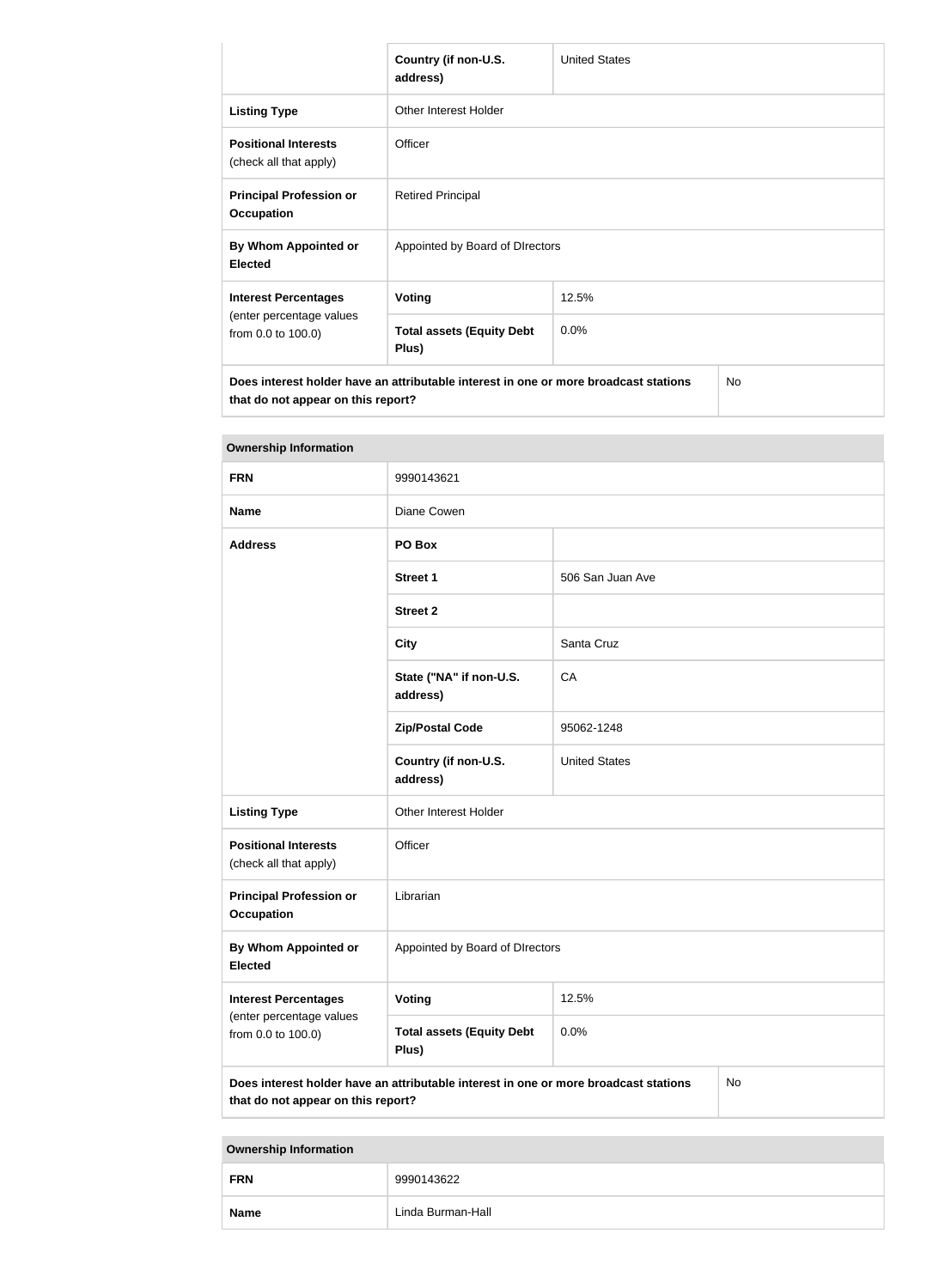| <b>Address</b>                                                                | PO Box                                                                               | 1331                 |     |  |
|-------------------------------------------------------------------------------|--------------------------------------------------------------------------------------|----------------------|-----|--|
|                                                                               | <b>Street 1</b>                                                                      |                      |     |  |
|                                                                               | <b>Street 2</b>                                                                      |                      |     |  |
|                                                                               | <b>City</b>                                                                          | Santa Cruz           |     |  |
|                                                                               | State ("NA" if non-U.S.<br>address)                                                  | CA                   |     |  |
|                                                                               | <b>Zip/Postal Code</b>                                                               | 95061-1331           |     |  |
|                                                                               | Country (if non-U.S.<br>address)                                                     | <b>United States</b> |     |  |
| <b>Listing Type</b>                                                           | Other Interest Holder                                                                |                      |     |  |
| <b>Positional Interests</b><br>(check all that apply)                         | Member of Governing Board (or other governing entity)                                |                      |     |  |
| <b>Principal Profession or</b><br><b>Occupation</b>                           | <b>Retired Professor</b>                                                             |                      |     |  |
| <b>By Whom Appointed or</b><br><b>Elected</b>                                 | Appointed by Board of DIrectors                                                      |                      |     |  |
| <b>Interest Percentages</b><br>(enter percentage values<br>from 0.0 to 100.0) | Voting                                                                               | 12.5%                |     |  |
|                                                                               | <b>Total assets (Equity Debt</b><br>Plus)                                            | 0.0%                 |     |  |
| that do not appear on this report?                                            | Does interest holder have an attributable interest in one or more broadcast stations |                      | No. |  |

| <b>FRN</b>                                              | 9990143623                                            |                      |  |
|---------------------------------------------------------|-------------------------------------------------------|----------------------|--|
| <b>Name</b>                                             | Tammi Brown                                           |                      |  |
| <b>Address</b>                                          | PO Box                                                | 801                  |  |
|                                                         | <b>Street 1</b>                                       |                      |  |
|                                                         | <b>Street 2</b>                                       |                      |  |
|                                                         | <b>City</b>                                           | Soquel               |  |
|                                                         | State ("NA" if non-U.S.<br>address)                   | CA                   |  |
|                                                         | <b>Zip/Postal Code</b>                                | 95073-0801           |  |
|                                                         | Country (if non-U.S.<br>address)                      | <b>United States</b> |  |
| <b>Listing Type</b>                                     | Other Interest Holder                                 |                      |  |
| <b>Positional Interests</b><br>(check all that apply)   | Member of Governing Board (or other governing entity) |                      |  |
| <b>Principal Profession or</b><br><b>Occupation</b>     | Musician                                              |                      |  |
| <b>By Whom Appointed or</b><br><b>Elected</b>           | Appointed by Board of DIrectors                       |                      |  |
| <b>Interest Percentages</b><br>(enter percentage values | Voting                                                | 12.5%                |  |

### **Ownership Information**

L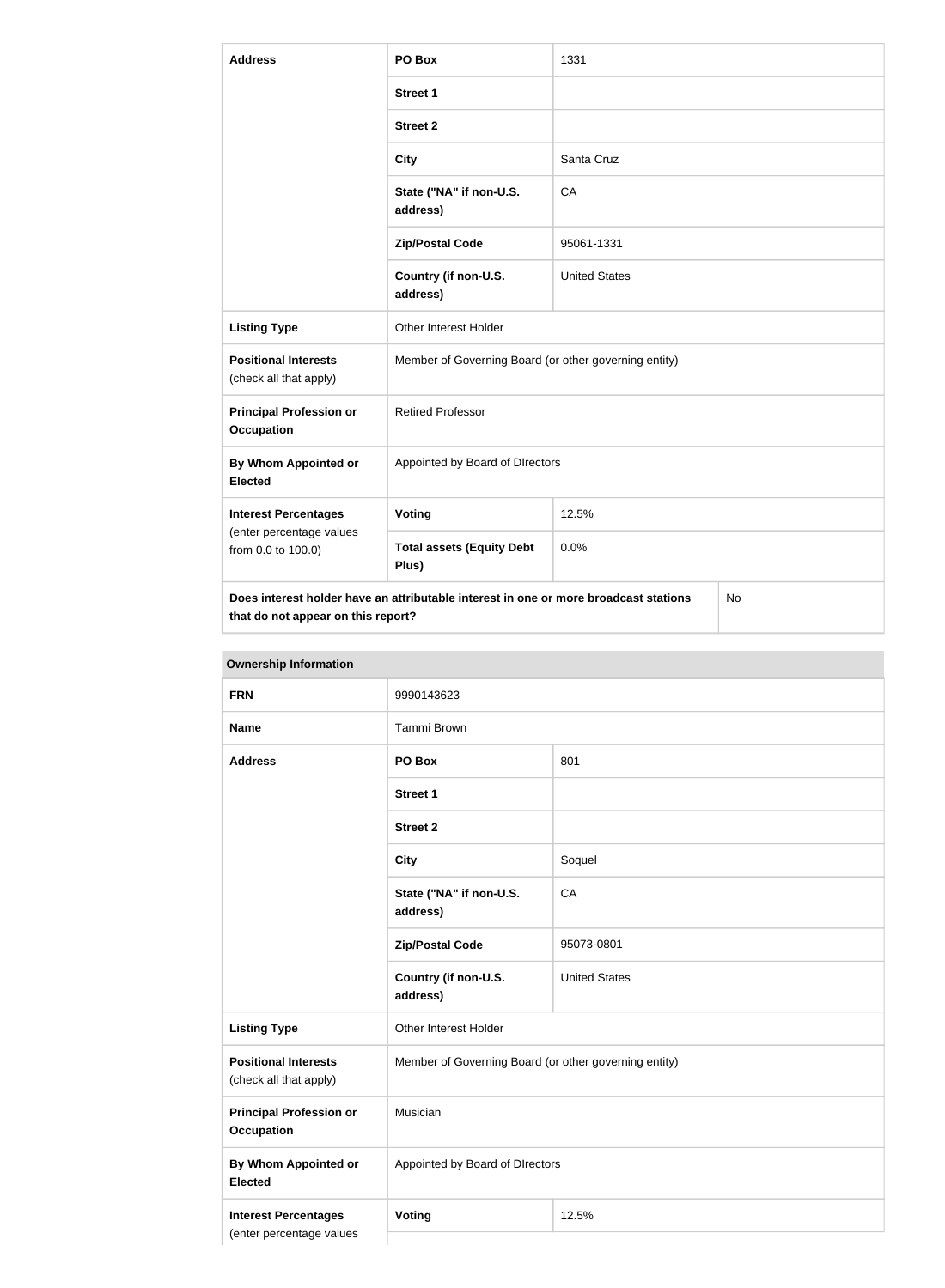| from $0.0$ to $100.0$ ) | <b>Total assets (Equity Debt</b><br>Plus)                                            | $0.0\%$ |    |
|-------------------------|--------------------------------------------------------------------------------------|---------|----|
|                         | Does interest holder have an attributable interest in one or more broadcast stations |         | No |

|  |  | that do not appear on this report? |
|--|--|------------------------------------|
|  |  |                                    |

| <b>Ownership Information</b>                                                  |                                                                                      |                      |    |
|-------------------------------------------------------------------------------|--------------------------------------------------------------------------------------|----------------------|----|
| <b>FRN</b>                                                                    | 9990143624                                                                           |                      |    |
| <b>Name</b>                                                                   | Sandy Stone                                                                          |                      |    |
| <b>Address</b>                                                                | PO Box                                                                               |                      |    |
|                                                                               | <b>Street 1</b>                                                                      | 1848 Redwood Drive   |    |
|                                                                               | <b>Street 2</b>                                                                      |                      |    |
|                                                                               | <b>City</b>                                                                          | Aptos                |    |
|                                                                               | State ("NA" if non-U.S.<br>address)                                                  | CA                   |    |
|                                                                               | <b>Zip/Postal Code</b>                                                               | 95003                |    |
|                                                                               | Country (if non-U.S.<br>address)                                                     | <b>United States</b> |    |
| <b>Listing Type</b>                                                           | Other Interest Holder                                                                |                      |    |
| <b>Positional Interests</b><br>(check all that apply)                         | Member of Governing Board (or other governing entity)                                |                      |    |
| <b>Principal Profession or</b><br><b>Occupation</b>                           | Engineer                                                                             |                      |    |
| By Whom Appointed or<br><b>Elected</b>                                        | Appointed by Board of DIrectors                                                      |                      |    |
| <b>Interest Percentages</b><br>(enter percentage values<br>from 0.0 to 100.0) | Voting                                                                               | 12.5%                |    |
|                                                                               | <b>Total assets (Equity Debt</b><br>Plus)                                            | 0.0%                 |    |
| that do not appear on this report?                                            | Does interest holder have an attributable interest in one or more broadcast stations |                      | No |

| <b>Ownership Information</b> |                                     |                      |  |
|------------------------------|-------------------------------------|----------------------|--|
| <b>FRN</b>                   | 9990143625                          |                      |  |
| <b>Name</b>                  | Jean Kratzer                        |                      |  |
| <b>Address</b>               | PO Box                              |                      |  |
|                              | <b>Street 1</b>                     | 834 Western Dr       |  |
|                              | <b>Street 2</b>                     |                      |  |
|                              | Santa Cruz<br><b>City</b>           |                      |  |
|                              | State ("NA" if non-U.S.<br>address) | CA                   |  |
|                              | <b>Zip/Postal Code</b>              | 95060                |  |
|                              | Country (if non-U.S.<br>address)    | <b>United States</b> |  |